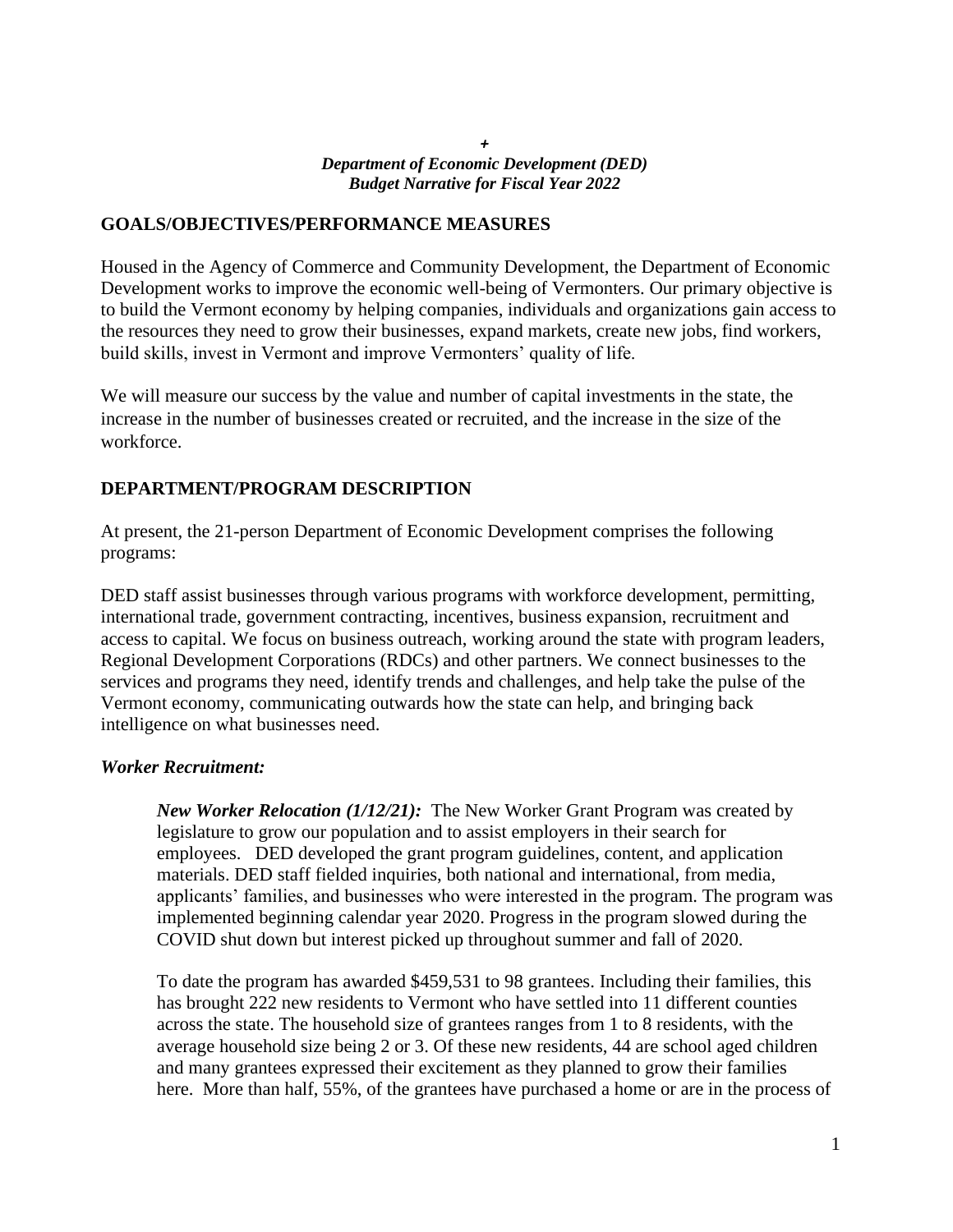doing so. Grantees have shared that the main things that attracted them to relocate to Vermont were that it is a safe place to live and raise a family, access to outdoor recreation, job offers and the New Worker Relocation Grant Program. Almost every grantee indicated a job offer was an influence on their decision to move to Vermont. The average age of the grantees is 33 years old. Of the grantees awarded to date, 89% have completed their Bachelor's Degree or Graduate school. Of those who chose to provide their household income, the average household income is over \$95,000. Interest in the program remains strong as the Department continues to receive interest and applications. There is \$210,469 remaining to award grants to applicants who applied in the fourth quarter of calendar year 2020.

#### *Business Support Programs:*

*Entrepreneurship*: DED develops and supports a focused approach to grow and retain start-up businesses. DED was a founding sponsor and continues to support LaunchVT. LaunchVT has helped accelerate 60 Vermont startups. These companies have gone on to create over 200 jobs, generate \$13 million in annual revenue (in 2019, a \$4 million increase from 2018), and receive \$40 million in follow-on funding (a \$20 million increase from 2018). DED works with partners such as the Small Business Development Centers to educate entrepreneurs and help them in their first steps toward success. Additionally, each of the Regional Development Corporations (RDCs) host workshops about access to financing and capital and they help connect entrepreneurs with available financial tools.

*Recruitment:* We have a dedicated person on the team to work on recruitment mainly through our Foreign Direct Investment efforts in Canada. To attract businesses to start a branch and/or relocate in Vermont, DED targets recruitment efforts to foreign businesses that seek a U.S. presence (in particular, those based in Quebec) and those for whom colocating within a cluster or with a supplier makes sense. In the past two years, three Canadian companies have expanded their business into Vermont creating 35 jobs. MITICO and THEO Décor, both growing Montreal-based companies, expanded their operations into Northeast Kingdom locations. Importantly, we also encourage foreign investment to retain Vermont jobs and companies. Lucas Industries in North Springfield was purchased by Canadian company PCM Innovations in 2019, keeping 45 quality jobs here in the State. We also want to reach out to those who have a predisposition to Vermont such as alumni, second homeowners and tourists. This targeted approach is driven by the fact that newer companies to Vermont had some prior connection to the state. DED is also collaborating with the Vermont Outdoor Recreation Economic Committee and the Vermont Outdoor Business Association to attract and welcome businesses in that sector. DED deploys a team approach to identifying and working with businesses to ensure we are offering businesses the best possible match of technical assistance expertise. We actively market our applicable financial incentives, specifically Vermont Employment Growth Incentive (VEGI), VT Training Program (VTP), and VT Economic Development Authority (VEDA). Historically, Vermont targets prospects in small to midsize operations, from 20 to 400 employees, which complements the state's small scale and labor force.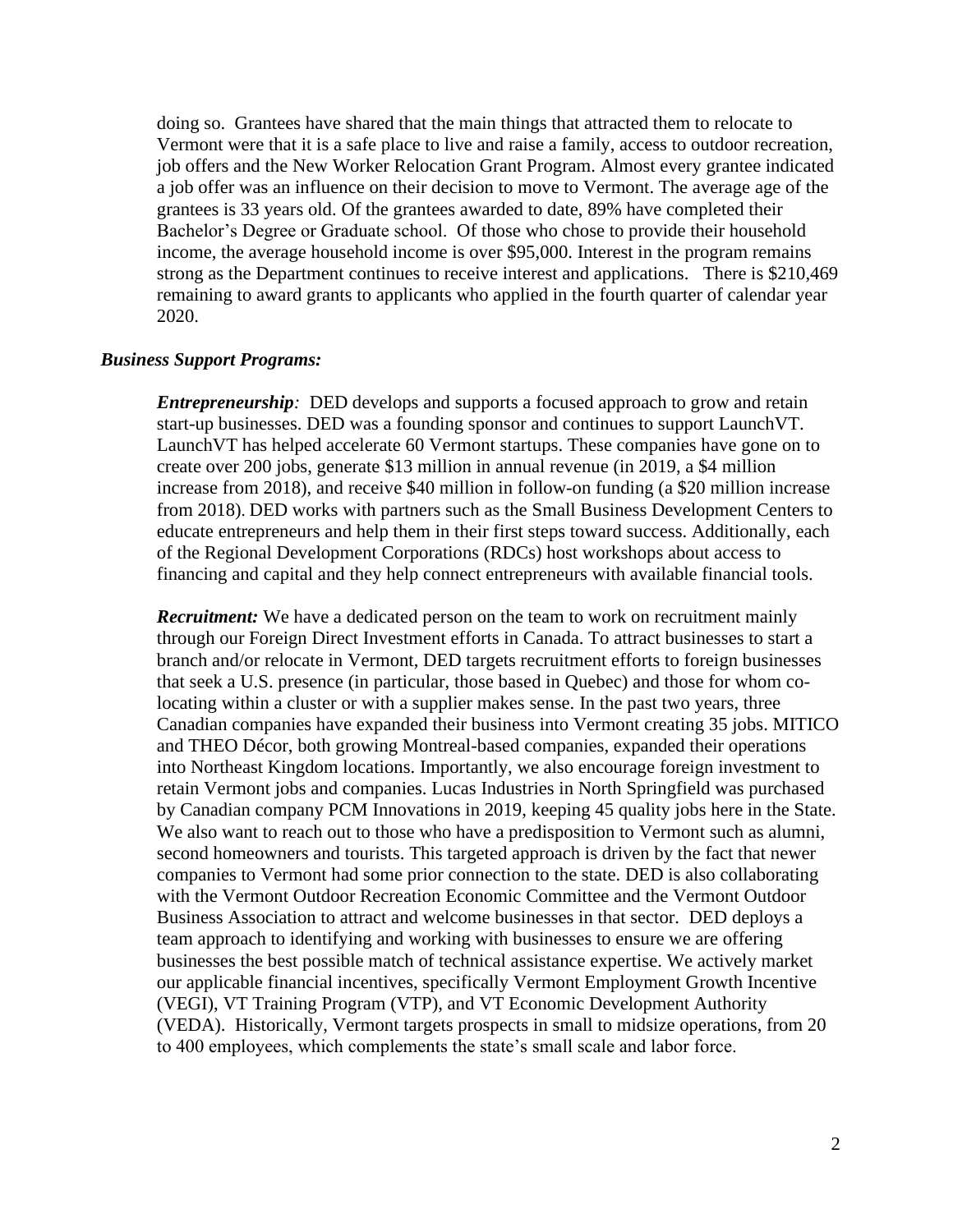In the past, we participated at Select USA conferences to meet businesses looking for a foothold in the USA. We will do so this year virtually. Vermont can and should be present at these and other events to raise awareness of the opportunities and capabilities of Vermont.

*Economic Development Marketing*: Since FY16 we have been utilizing an initial appropriation and follow-on one-time appropriations to develop a targeted marketing plan to attract investment, entrepreneurs, and talent to Vermont. We completed a strategic marketing plan at the end of FY16 and started to implement elements of the plan. In FY17 and FY18 we developed and launched [ThinkVermont.com](https://thinkvermont.com/) to attract more people to Vermont. In FY19 we implemented an automated jobs board that aggregates job postings from scores of Vermont businesses and other jobseeker resources, boosting website traffic and offering employers additional exposure. During FY19 and FY20 we received overwhelming media attention as a place to live due to the Remote Worker Grant Program, the New Worker Relocation Grant Program, and the Stay to Stay program launched by VDTM. In FY20 we embarked on an AI-enhanced targeting initiative to refine and improve our digital advertising effectiveness. We have placed test ads outside of Vermont on LinkedIn and Facebook. This effort has been stalled due to COVID-19 response but we expect to continue to refine our advertising with this targeted marketing analysis for the remainder of FY21 as restrictions lift, and into FY22. In FY20 we partnered with VDOL to create a Relocation Specialist program that directs inquiries from people seeking to live and work in Vermont to VDOL representatives who can help them find jobs. This effort was also curtailed due to COVID-19 but is currently being revised and expanded to include regional partners for a more comprehensive and organized service to potential new Vermonters. In FY21 DED began partnering with VDOL to support and expand reemployment initiatives in the wake of COVID-19.

*Vermont Training Program (VTP*): Workforce training is one of the key challenges identified by states across the nation as new technologies demand new skills. In Vermont, where we have low unemployment, an aging demographic and stagnant population growth, workforce development is critical and one of the Department's priorities. There are jobs employers are unable to fill due to a mismatch of skills. The customized Vermont Training Program helps Vermonters stay on top of skills required in a rapidly changing, global marketplace. The program partners with employers and training providers to train both new and incumbent workers for the jobs of tomorrow. Training can fall into categories such as on-the-job, classroom, or other specialized training. Grants can cover up to 50% of the training cost, with the employer providing the balance. Since development of a workforce 'pipeline' is of crucial importance, in FY17 the Legislature changed the statute to allow a carve out of up to 10% of the allocated funds to be used on employers who are developing programming at high school and earlier levels to introduce and prepare students for the jobs and careers of the future. During FY20, we awarded \$1.3 M in grants to 45 businesses. The majority of which were in the advanced manufacturing sector, 24% of which are employers with less than 50 employees. Over 300 of the trainees have received a certificate, credential of value or were enrolled in an apprenticeship.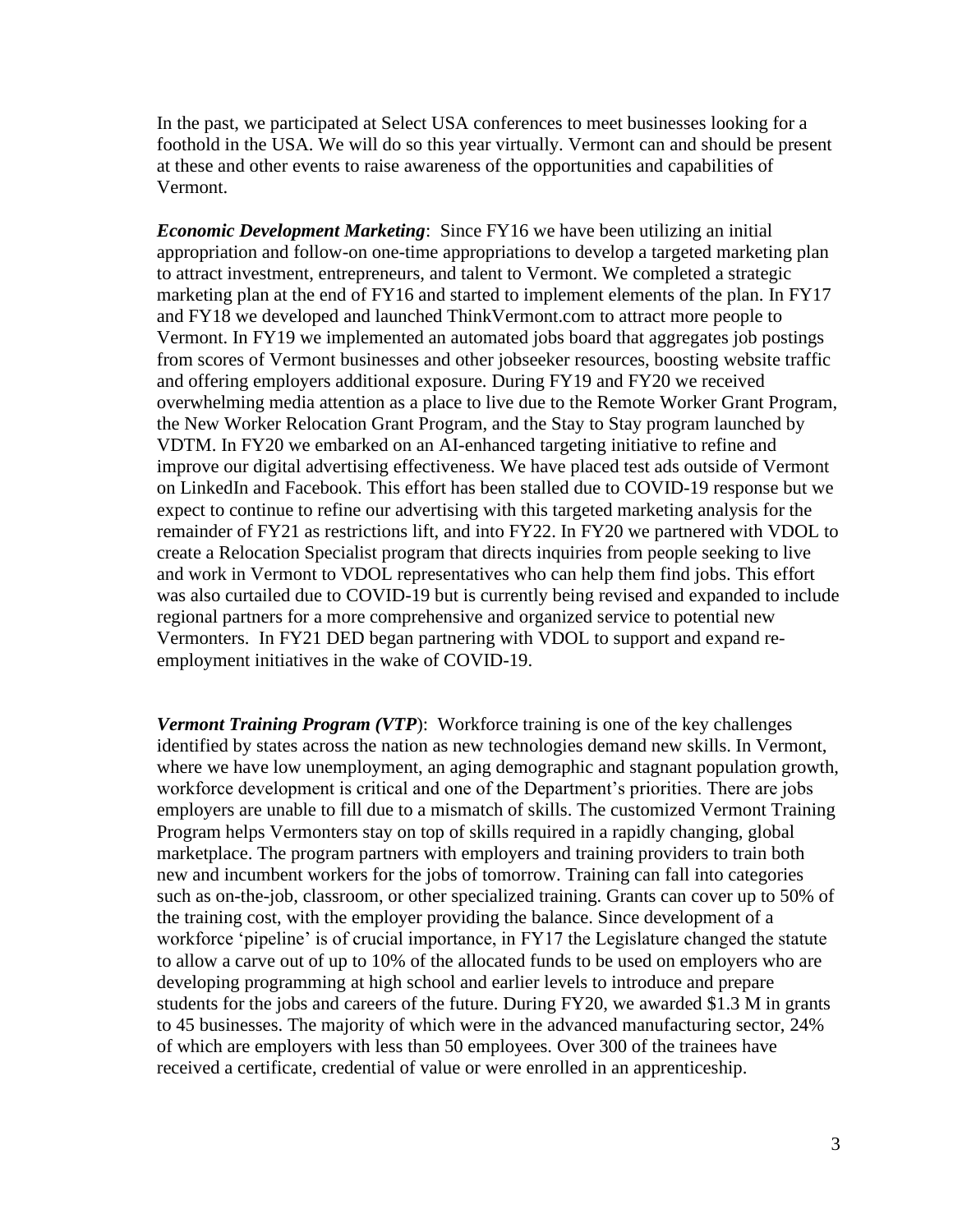*Vermont Economic Progress Council (VEPC):* VEPC is an independent body governed by an eleven-member board, nine members appointed by the Governor and two by the legislature. VEPC has two full-time staff: an executive director appointed by the Governor and a grants manager from the state classified system. VEPC administers the application and authorization process for two programs: the Vermont Employment Growth Incentive (VEGI) program (including the Enhanced VEGI for Environmental Technology companies) and the Tax Increment Financing District (TIF) program.

*Tax Increment Financing Districts*: TIF Districts encourage public and private property development or redevelopment by using incremental property taxes to finance public infrastructure. In addition to the application and authorization process, VEPC staff have considerable responsibilities for the monitoring and oversight of TIF Districts with no additional resources or staff. During the 2017 session, six additional TIF districts were permitted. To date, two additional TIF Districts have been authorized by VEPC including one in the Town of Bennington and one in the City of Montpelier. In Fiscal Year 2019 TIF Districts invested \$11 million in public infrastructure and realized a \$29.5 million increase in property values.

*Project Based TIF proposal*: This program will allow rural comminutes with an identified gap in project financing to move a critical project forward by allowing the town to pay for a portion of their debt and related costs for the improvement project using education and municipal tax increment from the increased taxable value of the identified redeveloped parcels. The proposed project must be located within an approved designation by the Vermont Downtown Development Board, or within an industrial park as defined in 10 VSA § 212(7). Municipalities with approved TIF Districts would be ineligible to apply. Due to the small scale, project based economic development will be simpler to both use and administer than the TIF District program and will allow municipalities to advance key community driven development and redevelopment opportunities.

*Vermont Employment Growth Incentive:* The purpose of the Vermont Employment Growth Incentive Program is to generate net new revenue to the State by encouraging a business to add new payroll, create new jobs, and make new capital investments and by sharing a portion of the State's new revenue with the business.

The VEGI program provides cash incentives to businesses after an approved business in the program meets and maintains approved job, payroll, and capital investment targets. This incentive is used to encourage prospective economic activity that is beyond an applicant's background growth and that would not occur at all, in Vermont, or would occur in a significantly different and less desirable manner, except for the incentive provided. The incentives are calculated using a model approved by the Joint Fiscal Committee. Once authorized, the incentives can only be earned and installments paid if performance requirements are met and maintained. In calendar year 2020, the Council approved two business projects that will contribute \$1.2 million in net new tax revenue (after the cost of the incentive) over the next five years by creating 125 new jobs, with \$11.7 million in new qualifying payroll and the investment of \$6.9 million in capital plant and equipment.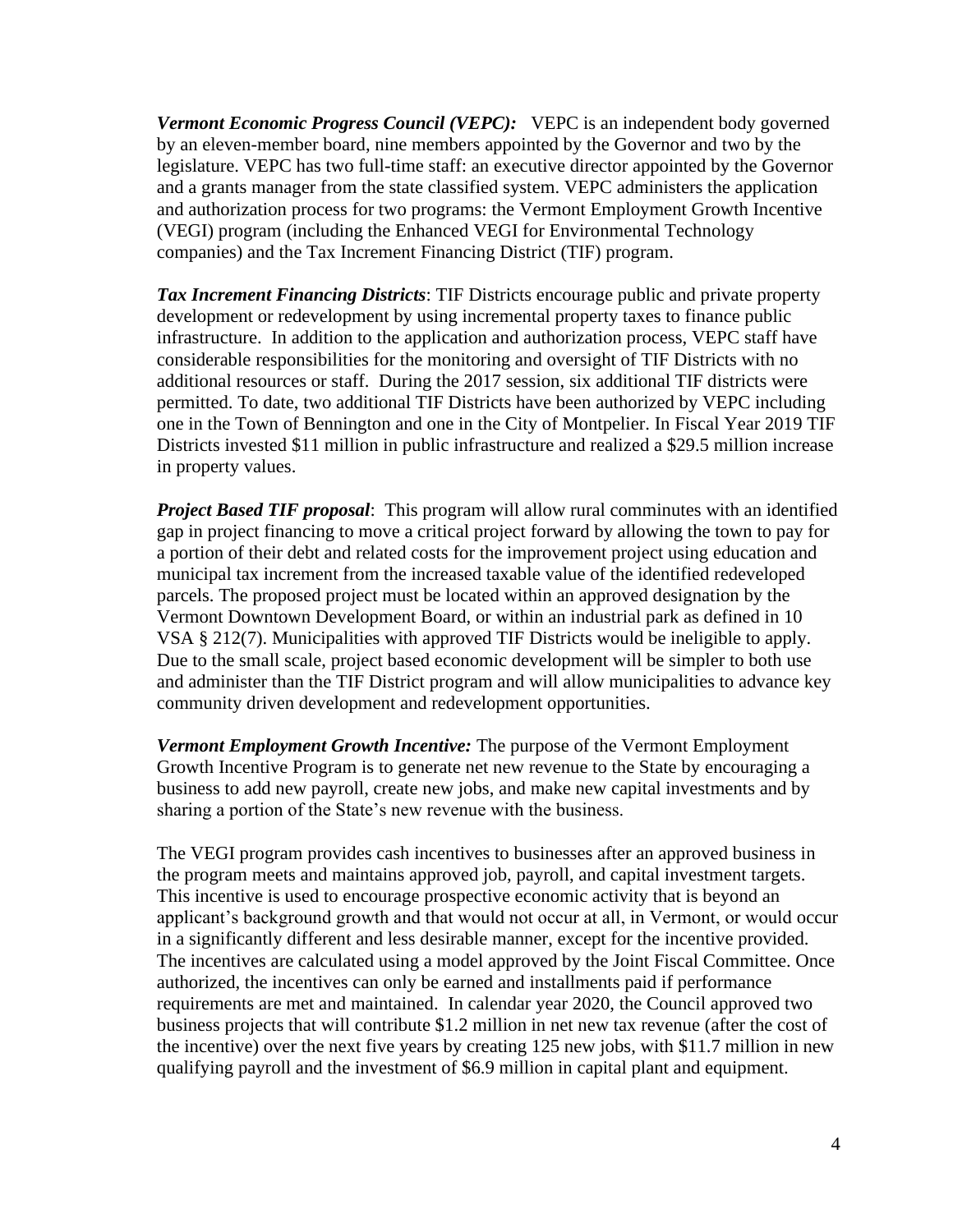Vermont companies such as Beta Technologies, Glavel, NuHarbor Security, GS Blodgett, DealerPolicy, KAD Models and Prototyping, Twincraft, and Marvell, are growing jobs in Vermont due to the program. 64% of VEGI program participants employ less than 75 people when they apply to VEGI.

The VEGI program was ranked by Good Jobs First, a group that is strongly anti-incentive:

- Vermont is #1 nationally in [taxpayer safeguards](http://www.goodjobsfirst.org/sites/default/files/docs/pdf/moneybackexecsum.pdf)
- Vermont is  $#3$  in [job quality standards](http://www.goodjobsfirst.org/sites/default/files/docs/pdf/moneyforsomethingexecsum.pdf)

*Windham County Economic Development Program:* In a Memorandum of Understanding between the State of Vermont and Entergy (Vermont Yankee), Entergy agreed to provide \$10 million to the State of Vermont "to promote economic development in Windham County." The terms of that agreement have been satisfied. This program is administered by the Director of Business Support through the Windham County Economic Development Program. Project authorizations and amendments require the support of the ACCD Secretary. None of the funds are used for administration. Program management, time and resources have been absorbed by existing staff and budget. In calendar 2020 a noncompetitive grant was extended to Brattleboro Development Credit Corporation (BDCC) in the amount of \$1.47M for the provision of economic development in Windham County. This allocation, in part, will serve as BDCC's match in their pending application to Community Development Financial Institutions (CDFI). This award depleted the original allocation from Vermont Yankee. The generated program income (monies accumulated from loan repayment) balance is rapidly approaching the \$1M mark. ACCD will need to formalize the close-out of the WCEDP program and determine how best to deploy the program income monies in CY2021.

*Brownfields Initiative:* Funding from the Environmental Protection Agency (EPA) allowed the State of Vermont to establish the Brownfields Initiative which promotes the return of contaminated properties to productive reuse. ACCD was awarded an EPA Revolving Loan Fund (RLF) in 2014 that supports the clean-up initiative; it is a state-wide effort. The RLF has been repeatedly augmented with additional EPA awards, those allocations exceed a collective \$3M in clean-up funding for Vermont projects. Our RLF continues to be one of the most successful RLF's in EPA's Region 1 territory. In 2020 the program manager successfully competed in a supplemental award competition which increased the fund by \$375,000. These funds are administered by the Director of Business Support with a portion of program management borne by the EPA grant. The initiative makes loans to for profits and sub-grants to non-profits to support environmental remediation efforts. In CY2020 another 5 projects advanced; specifically, the Town of Hardwick (\$36,518.40 Subgrant), Twin Pines Housing (\$65,000 Subgrant), Albany Community Trust (Subgrant \$17,850), Montpelier Granite Works (\$200,000 Loan) and KAD Models and Protypes (\$19,880 Loan). Collectively these awards will support cleanup and redevelopment projects all over Vermont and will leverage millions in public and private investment. The generated program income (monies accumulated from loan repayment) balance is rapidly approaching the \$.25M mark. The pipeline of project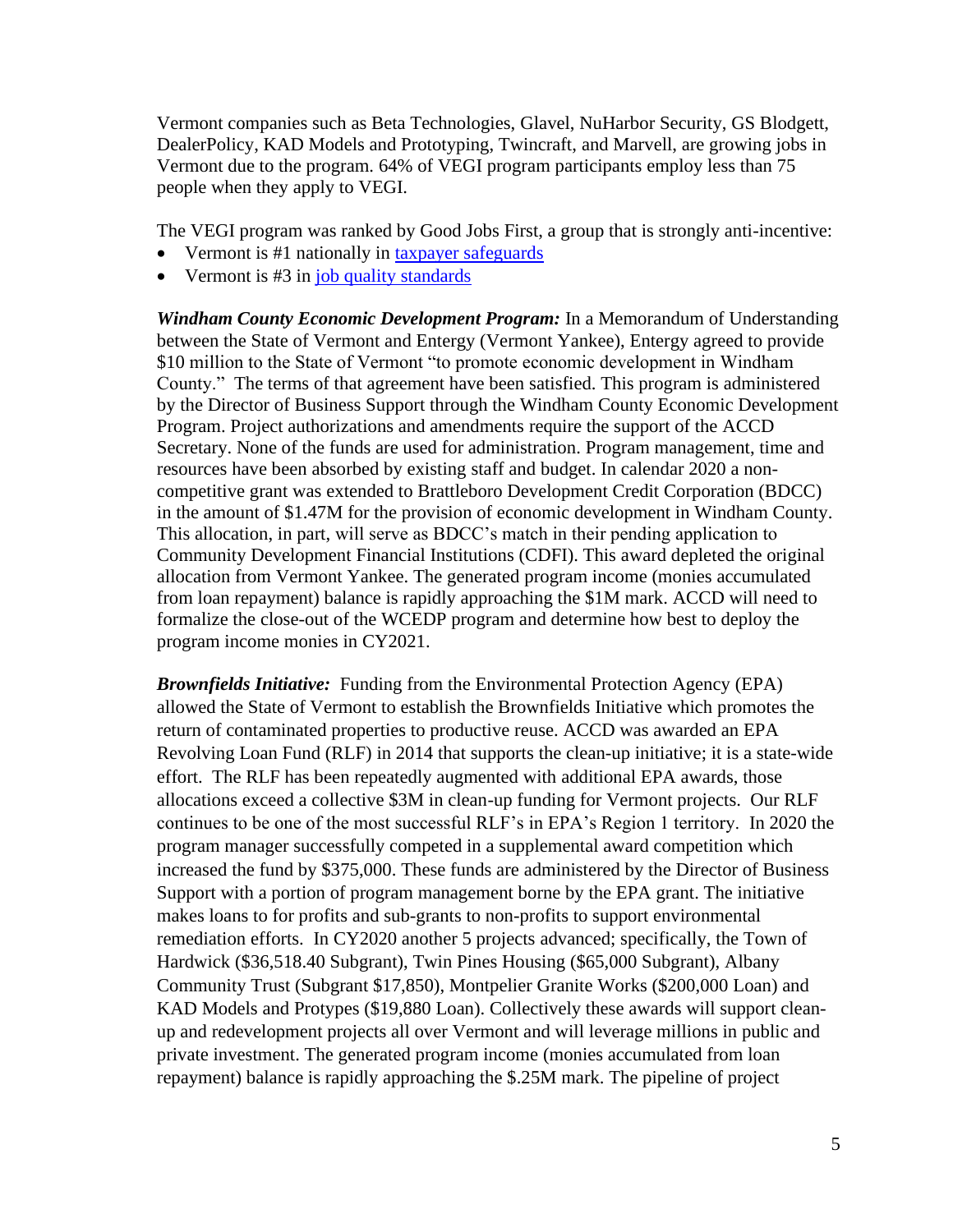prospects remains steady and CY2021 is anticipated to be another busy year for the initiative.

*Office of Economic Adjustment (OEA):* VT DED has recently been participating to two grants awarded by the US Department of Defenses' Office of Economic Adjustment (OEA).

In one grant, the New England Regional Collaboration (the "Collaboration"), we act as Fiscal Agent on behalf of an \$1,500,000 award made to benefit all six New England states. The principal focus of this grant is to create a mechanism to get the states to coordinate their efforts to support the defense manufacturing sector across the region. We are creating this collaboration by working together to accomplish two initial tasks. The first task is to bring cybersecurity awareness and training to small and medium sized businesses in each of the states. The second task is to expand the supply chain by helping small and medium sized businesses to win more contracts in the defense manufacturing sector. As Fiscal Agent, Vermont recently executed a contract with the with the Connecticut Center for Advanced Technology (CCAT) which will help expose smaller New England defense manufacturers to new manufacturing technologies such as additive manufacturing, robotics, artificial intelligence and virtual reality that their customers are beginning to expect that they will adopt. It is also likely that in calendar 2021 the Collaboration will pursue another round of grant funding from OEA to help expand the available workforce for the defense manufacturing sector in New England.

In the second grant, VT DED helped to jump-start the additive manufacturing sector in Vermont. Our state has a relatively large number of small manufacturing firms that manufacture precision metal parts by removing metal from a block in a process known as subtractive manufacturing. The manufacturing world is quickly adopting additive manufacturing techniques in which parts are printed by adding more and more metal to build-up a part. Additive requires new machinery, design and workforce skills. Our grant was structured to help businesses build an additive capability. Our grant was divided into two tasks. In one, Vermont Technical College (VTC) is participating as a sub-grantee and has created an Advanced Manufacturing curriculum. They began offering classes utilizing the new additive curriculum this past Spring. In the second task, DED is worked with VTC and Vermont defense manufacturing businesses to create a program in which VTC will create a lab to house metals-based additive manufacturing equipment and a partnership with businesses that will be able to utilize the equipment for research and development as well as prototyping new parts. This equipment will be available to VTC to train degree students and incumbent workers during class hours and available to participating businesses on nights, weekends and vacation periods for them to do research and design, as well as, prototyping work so that they can learn how to use additive manufacturing in their businesses. The work done under this grant recently led to a roughly \$12 million Federal award to VTC to fund building and equipping a new additive manufacturing lab. This grant was closed-out in 2020.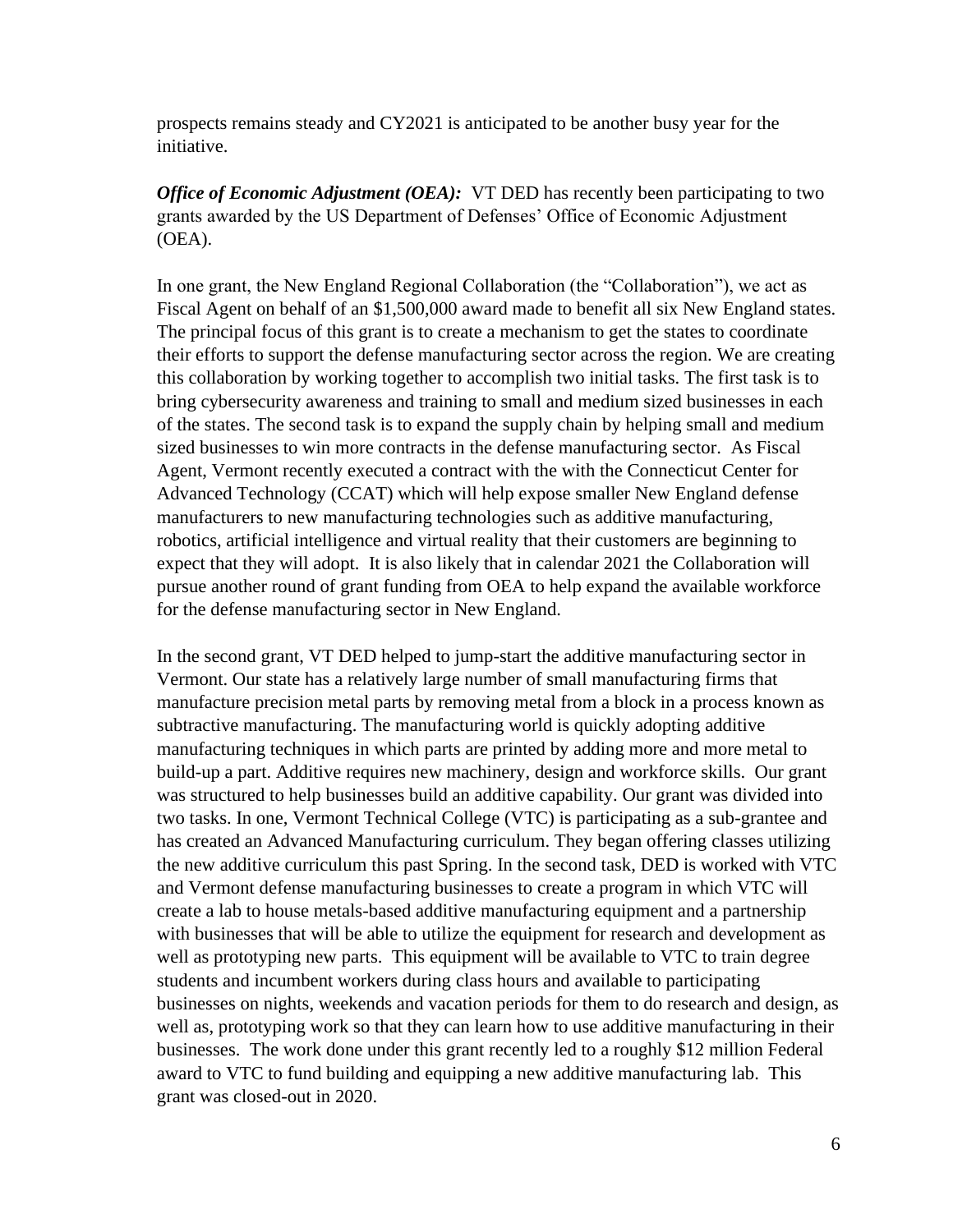*VT Procurement Technical Assistance Center (VT PTAC):* With seven full-time staff, the VT Procurement Technical Assistance Center works closely with businesses around the state to help them navigate the processes of applying for contracts from federal, state and municipal government organizations. This is accomplished through a cooperative agreement with the Defense Logistics Agency and State General Funds.

In FY20 the Vermont Procurement Technical Assistance Center had a very successful year, garnering more than 6,067 contracts totaling \$226 Million in government contracts that went to 251 Vermont businesses. Vermont's PTAC is currently working with 736 active businesses and in 2020 met with 156 new businesses and had 1,933 follow-up meetings.

*Financial Services (Captive Insurance):* The financial services program plays a central role in supporting Vermont as the leading captive insurance domicile and is a key contributor to the state's revenues. The captive insurance industry is more competitive than ever, with over 30 states and numerous international jurisdictions competing for new captive business. The Captive Insurance Economic Development Director is responsible for the marketing and business development of Vermont's captive insurance industry, working closely with the Department of Financial Regulation and Vermont Captive Insurance Association to maximize resources and strengthen our state's reputation as the premier on-shore captive insurance domicile. Strategies include the development and implementation of marketing plans, providing policy recommendations to state and federal policymakers to assure a beneficial business environment for expansion and relocation within the state, and acting as a spokesperson on behalf of Vermont to the global captive insurance industry. All such efforts, if successful, result in increased revenues for the state and high-quality, high-paying jobs for Vermonters. Based on 2018 figures, Vermont's captive insurance industry supports over 400 direct jobs that paid roughly double the state's average annual wage for all service-providing industries and contributes over \$158 million to the state's GDP. In 2019 the program generated nearly \$25 million in premium taxes and fees annually for the state. Appropriate funding of this program is vital to the continued revenue, jobs and related economic activity of this industry and its resulting benefits. In calendar year 2019, Vermont licensed 22 new captive insurance companies, with 585 active licensed captives, and 1159 total captives licensed to date.

*International Trade Division:* The International Trade Division provides technical assistance and trade counseling, import and export leads, workshops, coordinated trade missions and trade shows, and many other useful services to help Vermont companies seeking to succeed in international markets. The international team works with partners in US Customs, US Dept. of Commerce, the Small Business Administration, VEDA-EXIM bank, the Vermont Chamber, the VT Small Business Development Center network, Best of New England, The Council of State Governments, the VT Training Program, the Procurement Technical Assistance Center and others in serving Vermont's international trade needs. Two staff share the responsibility of administering a U.S. Small Business Administration State Trade Expansion Program (STEP) grant that helps small businesses export goods. During FY20, DED provided \$300,000 funding to 87 ESBC activities to offset expenses associated with exporting, including export training participation in international trade shows and missions. These 37 New-to-Export activities and 50 Market-Expansion activities benefitted companies that represented a wide range of business sectors, including the aerospace,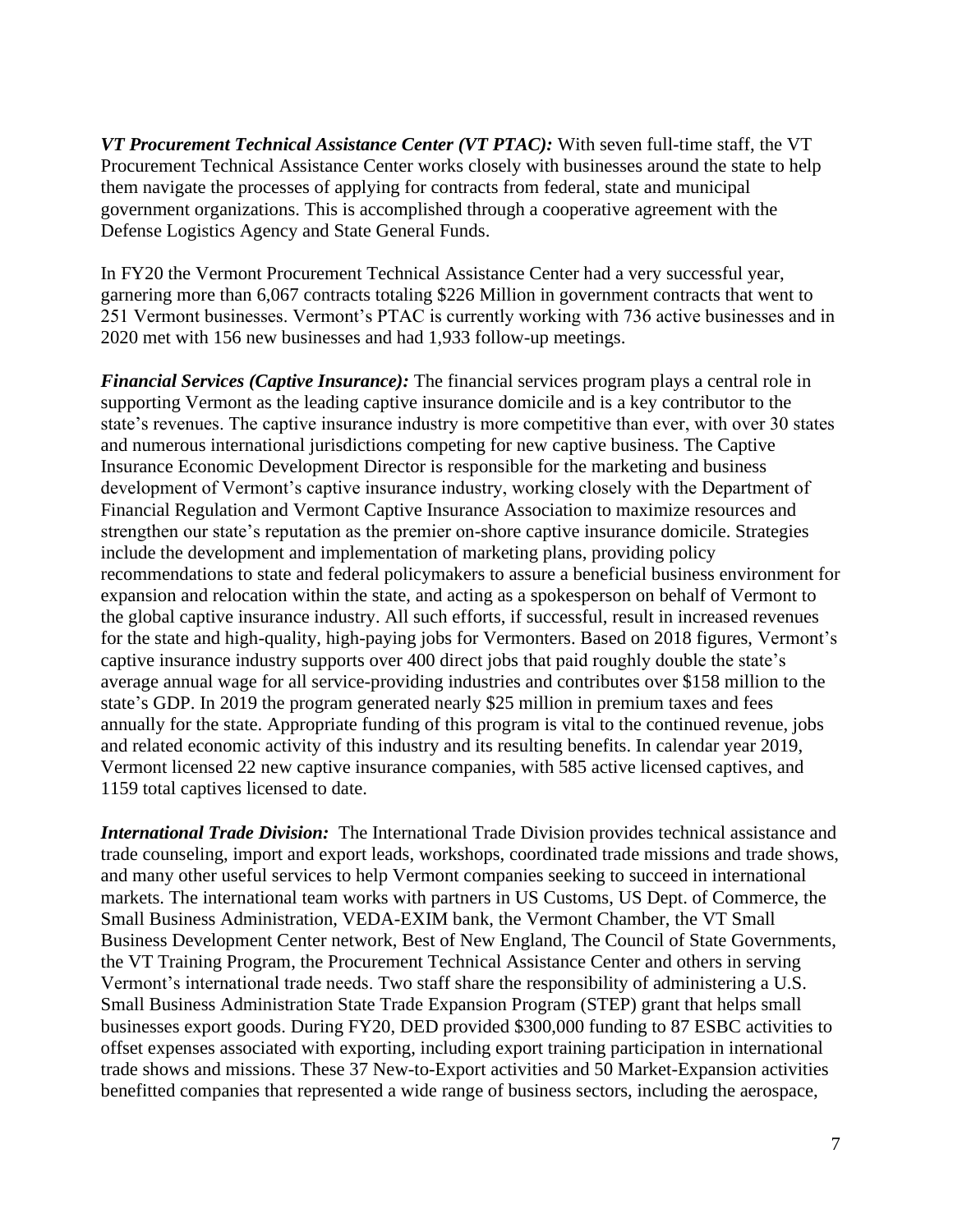medical, and manufacturing industries. Businesses pursued international markets in various countries, such as Germany, Mexico, and Canada, and attended numerous trade shows, including MEDICA, Aeromart, and Outdoor Retailer. The program was awarded an additional \$300,000 from the SBA in FY21 to aid Vermont businesses attending tradeshows, now mostly virtual, as well as develop and enhance their digital assets for ecommerce and export promotion. The office also has a team member who recruits international businesses, including those from Canada, to locate in Vermont.

*The Vermont EB-5 regional center.* At this time ACCD does not have a dedicated staff resource to administer the program. DFR is administering any of the remaining USCIS reporting and monitoring duties.

## **DED Partners**

*Regional Development Corporations (RDCS***):** The Department partners with 12 Regional Development Corporations (RDCs) around the state to assist in all aspects of business growth and retention, including site location and workforce needs. The RDCs are our key first point of contact with many of the states' businesses, and help measure the economic health of each region. They also work with communities on a variety of economic development related projects. They are essentially an "arm" of the department on key issues and opportunities around the state. Each RDC leverages the state dollars with other private and/or public dollars from local communities to fund their operations. The RDCs are independent, non-profit corporations, staffed by professionals and directed by independent boards of directors. Each is operating under a performance-based grant agreement with the department, which includes operational goals, performance measures and expectations consistent with the state's goals. Each also has a regional work plan that reflects the varying needs in regions around the state. The regional network is critical as the needs and challenges of the various regions around the state vary.

*Vermont Small Business Development Center (Vt. SBDC)*: The Vermont Small Business Development Center provide valuable no-cost, confidential business advising and low-cost training services to all small businesses and new ventures in Vermont. Its advisors are highly trained, experienced business people who can help Vermont's hundreds of start-ups and small businesses grow and mature by advising on plans, marketing, financing options, partnerships and more. We are encouraging a goal that there will be SBDC coverage in all regions for at least 2 days per week.

*Vermont Employee Ownership Center:* The VEOC offers services ranging from conceptual information to hands-on assistance to anyone interested in exploring or implementing employee ownership. VEOC has worked with more than 200 companies, providing education, training and technical assistance, business assessments and an employee ownership loan fund. With an aging demographic, Vermont is particularly challenged in creating paths of succession for its many privately owned and family-owned businesses and VEOC is an important pathway to continuity for many businesses.